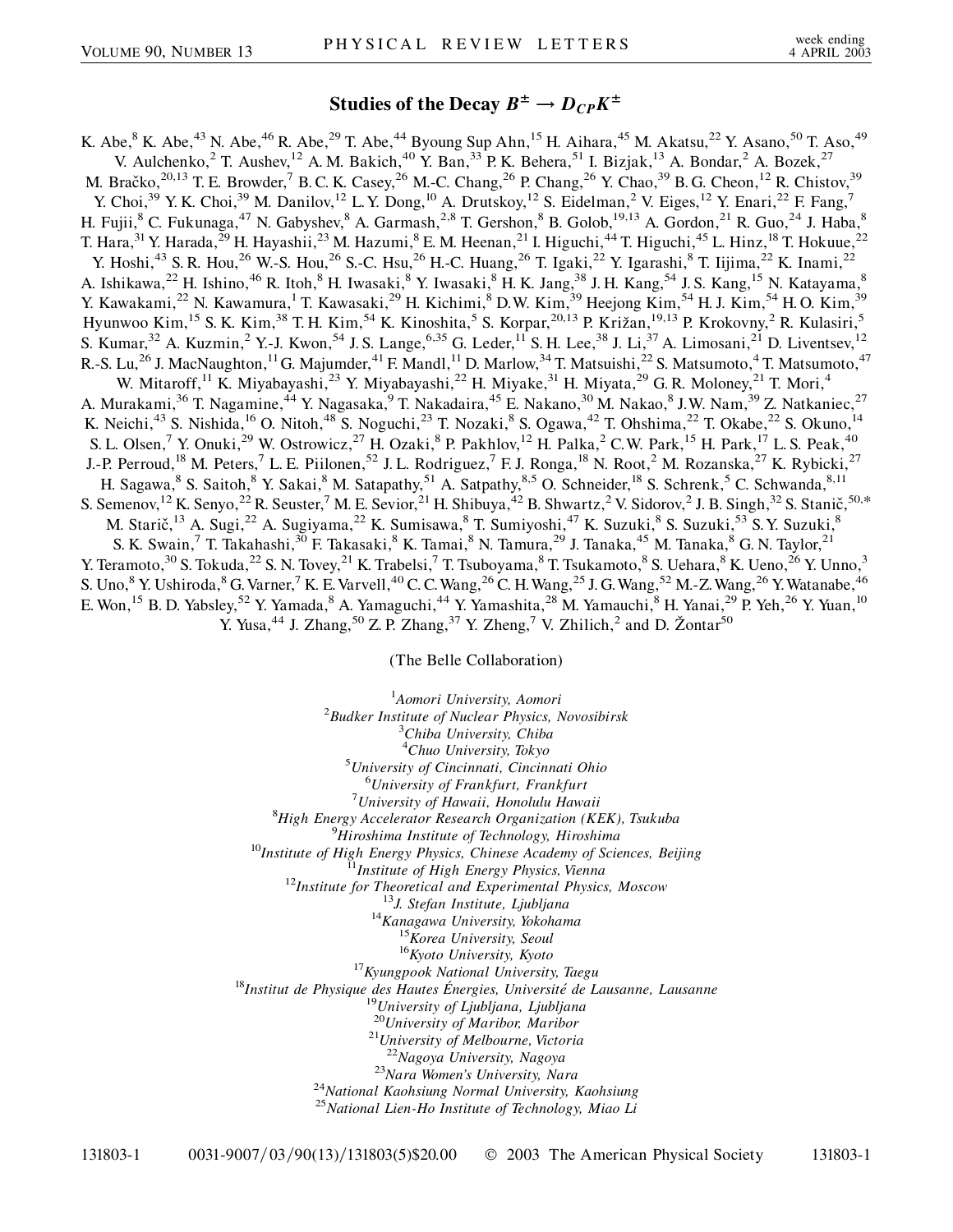<sup>26</sup>*National Taiwan University, Taipei* <sup>27</sup>*H. Niewodniczanski Institute of Nuclear Physics, Krakow* <sup>28</sup>*Nihon Dental College, Niigata* <sup>29</sup>*Niigata University, Niigata* <sup>30</sup>*Osaka City University, Osaka* <sup>32</sup>Panjab University, Chandigarh<sup>33</sup>Peking University, Beijing  $\begin{array}{c} \text{^{33}Peking University, Beijing} \\ \text{^{34}Priinceton University, Princeton New Jersey} \\ \text{^{35}RIKEN BNL Research Center, Brookhaven New York} \\ \text{^{36}Saga University, Saga} \\ \text{^{37}University of Science and Technology of China, Hefei} \\ \text{^{38}Seoul National University, Seoul} \\ \text{^{39}Sungkyunkwan University, Seoul} \\ \text{^{40}University of Sydney, Sydney New South Wales} \\ \text{^{41}Tata Institute of Fundamental Research, Bombay} \\ \text{^{42}Toho University, Funabashi} \\ \text{^{43}Tohoku Gakuin University, Tagajo} \\ \text{^{44}Tohoku University, Sendazi} \\ \text{^{45$ <sup>51</sup>*Utkal University, Bhubaneswer* <sup>52</sup>*Virginia Polytechnic Institute and State University, Blacksburg, Virginia* <sup>53</sup>*Yokkaichi University, Yokkaichi* <sup>54</sup>*Yonsei University, Seoul* (Received 2 July 2002; published 3 April 2003)

We report studies of the Cabibbo-suppressed decay  $B^{\pm} \to D_{CP} K^{\pm}$ , where  $D_{CP}$  denotes *CP* eigenstates of the  $D^0 - \overline{D^0}$  system. The analysis is based on a 29.1 fb<sup>-1</sup> sample collected at the  $\overline{Y(4S)}$ resonance with the Belle detector at the KEKB asymmetric  $e^+e^-$  storage ring. We measure ratios of branching fractions, relative to Cabibbo-favored  $B^{\pm} \to D_{CP} \pi^{\pm}$ , of  $\mathcal{B}(B^- \to D_1 K^-)/$  $\mathcal{B}(B^- \to D_1 \pi^-) = 0.125 \pm 0.036 \pm 0.010$  and  $\mathcal{B}(B^- \to D_2 K^-)/\mathcal{B}(B^- \to D_2 \pi^-) = 0.119 \pm 0.028 \pm 0.026$ 0.006; the index 1 (2) denotes the  $CP = +1$  (-1) eigenstate. We also extract the partial rate asymmetries for  $B^{\pm} \to D_{CP} K^{\pm}$ , finding  $A_1 = 0.29 \pm 0.26 \pm 0.05$  and  $A_2 = -0.22 \pm 0.24 \pm 0.04$ .

DOI: 10.1103/PhysRevLett.90.131803 PACS numbers: 13.25.Hw, 11.30.Er, 12.15.Hh

Direct *CP* violation in  $B^{\pm} \rightarrow D_{CP} K^{\pm}$  decay, where  $D_{CP}$  denotes neutral *D* mesons that decay to *CP* eigenstates, provides a promising way to extract the angle  $\phi_3$ of the Cabibbo-Kobayashi-Maskawa (CKM) unitarity triangle [1,2]. A partial rate asymmetry  $\mathcal{A}_{CP}$  between the  $D_{CP}K^-$  and  $D_{CP}K^+$  final states can arise from interference between  $b \rightarrow c$  and  $b \rightarrow u$  processes. The relation of  $\mathcal{A}_{CP}$  and the  $\phi_3$  angle [3] is given by

$$
\mathcal{A}_{1,2} = \frac{\mathcal{B}(B^- \to D_{1,2}K^-) - \mathcal{B}(B^+ \to D_{1,2}K^+)}{\mathcal{B}(B^- \to D_{1,2}K^-) + \mathcal{B}(B^+ \to D_{1,2}K^+)} = \frac{2r \sin \delta' \sin \phi_3}{1 + r^2 + 2r \cos \delta' \cos \phi_3},
$$
(1)

where indices 1 and 2 denote the  $CP = +1$  and  $CP = -1$ eigenstates of the neutral *D* mesons, *r* is the ratio of the amplitudes,  $r \equiv |A(B^- \to \bar{D}^0 K^-)/A(B^- \to D^0 K^-)|$ , and  $\delta'$  is the strong phase difference between the two ampli-

tudes, with  $\delta' = \delta$  for  $D_1$  and  $\delta' = \delta + \pi$  for  $D_2$ . This asymmetry can have a nonzero value when both  $\phi_3$  and  $\delta$  are nonzero. In principle, one can constrain the angle  $\phi_3$  from the measurement of asymmetries  $\mathcal{A}_{1,2}$ .

 $B \rightarrow DK$  processes have been studied by measuring the ratio of the Cabibbo-suppressed process  $B^- \rightarrow$  $D^0 K^-$  to the Cabibbo-favored process  $B^- \to D^0 \pi^-$ . Belle [4] measured  $R = B(B^- \rightarrow D^0 K^-)/B(B^- \rightarrow$  $D^0 \pi^-$  = 0.079 ± 0.009 ± 0.006, while CLEO [5] reported  $R = 0.055 \pm 0.014 \pm 0.005$ . Both measurements are in agreement with the naïve theoretical expectation: assuming factorization,  $R = \tan^2 \theta_C (f_K/f_\pi)^2 \approx 0.074$ in a tree-level approximation, where  $\theta_C$  is the Cabibbo angle, and  $f_K$  and  $f_\pi$  are the decay constants.

In this Letter, we report the first measurement of  $B^{\pm} \rightarrow$  $D_{CP}K^{\pm}$  decay. We also give a comparison of the ratio of branching fractions *R* for the flavor specific state and the  $CP = \pm 1$  eigenstates, and a determination of the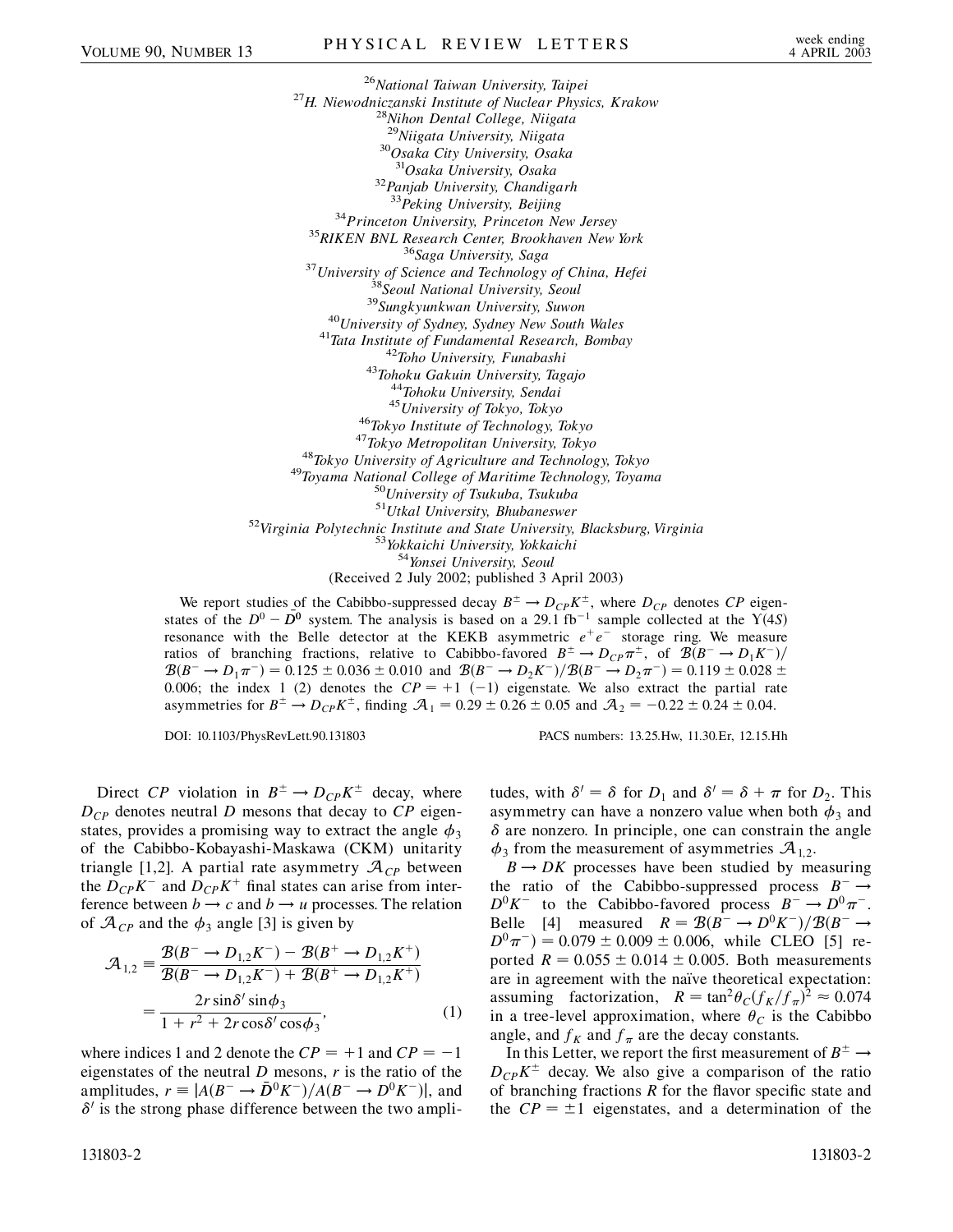asymmetries  $\mathcal{A}_{1,2}$ . The results are based on a 29.1 fb<sup>-1</sup> data sample collected on the  $Y(4S)$  resonance with the Belle detector [6] at the KEKB asymmetric  $e^+e^-$  collider [7], corresponding to approximately  $31.3 \times 10^6$  *BB* events. The inclusion of charge conjugate decay modes is implied throughout this Letter unless otherwise stated.

Belle is a general-purpose detector with a 1.5 T superconducting solenoid magnet that can distinguish the Cabibbo-suppressed (-favored) processes  $B^- \rightarrow$  $D^0 K^-$  ( $D^0 \pi^-$ ) by means of particle identification and kinematic separation. A detailed description of the Belle detector can be found elsewhere [6].

We distinguish the processes  $B^- \rightarrow D^0 h^-$ ,  $h^ K^-$ ,  $\pi^-$ , using particle identification of the prompt hadron  $h^-$  and the effect of the mass difference at the final stage of event selection. The decay  $B^- \to D^0 \pi^-$  is used as a control sample to establish constraints on kinematic variables, resolution of detectors, evaluation of systematic uncertainties, and normalization of results.

Flavor specific  $D^0$  meson candidates (denoted  $D_f$ ) are reconstructed via  $D^0 \to K^- \pi^+$ ; for  $CP = +1$  eigenstates we use  $D_1 \rightarrow K^- K^+$  and  $\pi^- \pi^+$  and for  $CP =$  $-1$  we use  $D_2 \rightarrow K_S \pi^0$ ,  $K_S \omega$ ,  $K_S \phi$ ,  $K_S \eta$ , and  $K_S \eta'$ .

 $K_S \rightarrow \pi^+ \pi^-$  candidates are reconstructed from oppositely charged tracks with an invariant mass within  $\pm 3\sigma$ of the nominal  $K<sub>S</sub>$  mass. We impose a photon energy cut  $E_{\gamma}$  > 30 MeV to reconstruct  $\pi^{0} \rightarrow \gamma \gamma$ , and require an invariant mass within  $\pm 3\sigma$  of the nominal value.  $\eta \rightarrow$  $\gamma\gamma$  and  $\eta' \rightarrow \eta \pi^+ \pi^-$  candidates are reconstructed using mass cuts  $0.495 \text{ GeV}/c^2 < M(\gamma \gamma) < 0.57 \text{ GeV}/c^2$ and 0.904 GeV/ $c^2 < M(\eta \pi^+ \pi^-) < 1.003$  GeV/ $c^2$ , and a momentum cut  $p_n > 500 \text{ MeV}/c$ .

Vector meson decays  $\omega \to \pi^+ \pi^- \pi^0$  and  $\phi \to K^+ K^$ are reconstructed requiring  $0.733 \text{ GeV}/c^2 <$  $M(\pi^+\pi^-\pi^0)$  < 0.819 GeV/ $c^2$  and 1.007 GeV/ $c^2$  <  $M(K^+K^-)$  < 1.031 GeV/ $c^2$ ; a helicity angle cut  $|\cos\theta_{\text{hel}}| > 0.4$  reduces the nonresonant  $D^0 \rightarrow$  $K_S \pi^+ \pi^- \pi^0$  and  $K_S K^+ K^-$  backgrounds to a negligible level [8]. For  $D^0 \to K_S \omega$ , the  $D^0 \to K^{*-} \rho^+$  background is rejected by vetoing  $K_S \pi^-$  combinations within  $\pm$ 75 MeV/ $c^2$  of the nominal  $K^*$  mass.

For each charged track, the particle identification system is used to determine likelihoods  $\mathcal{L}_K$ ,  $\mathcal{L}_{\pi}$ , and the *K*/ $\pi$  likelihood ratio  $P(K/\pi) = \frac{\mathcal{L}_K}{\mathcal{L}_K} + \mathcal{L}_\pi$  [6]. We identify pions using  $P(K/\pi) < 0.7$  for  $D^0 \to K^- \pi^+$ and  $\pi^{-}\pi^{+}$ ; kaons are required to satisfy  $P(K/\pi) > 0.3$ for  $D^0 \to K^- \pi^+$  and  $P(K/\pi) > 0.7$  for  $D^0 \to K^- K^+$ . Pions from  $D^0 \to \pi^- \pi^+$  are required to have momentum  $p > 0.8$  GeV/c, and the  $D^0$  candidate is vetoed if either pion, when combined with any other track in the event, has an invariant mass within  $\pm 50$  MeV/ $c^2$  of the nominal  $J/\psi$  mass, or  $\pm 20$  MeV/ $c^2$  of the nominal  $D^0$  mass.

Candidate  $D^0$  mesons are also required to have an invariant mass within  $\pm 2.5\sigma$  of the nominal value, where  $\sigma$  is the measured mass resolution, which ranges from 5 to 18 MeV $/c^2$ , depending on the decay channel.

To improve the momentum determination, tracks and photons from the  $D^0$  candidate final states, except for  $K_S \pi^0$ ,  $K_S \eta$ , and  $K_S \eta'$ , are then refitted according to the nominal  $D^0$  mass hypothesis and the reconstructed vertex position.

We analyze  $B^- \to DK^-$  and  $D\pi^-$  events using the variables  $\Delta E$  and  $M_{lc}$ . The energy difference in the center of mass frame (c.m.) is calculated by assigning the pion mass to the prompt hadron  $h^-$ :  $\Delta E = E_D^{\text{c.m.}} + E_h^{\text{c.m.}} E_{\text{beam}}^{\text{c.m.}}$ . The laboratory constrained mass is the *B* candidate mass calculated from laboratory momenta, assuming  $e^+e^- \to B\bar{B}$ :  $M_{lc} = \sqrt{(E_B^{\text{lab}})^2 - (p_B)^2}$ , where  $E_B^{\text{lab}} =$  $\frac{1}{E_{ee}}(s/2 + \mathbf{p}_{ee} \cdot \mathbf{p}_B)$ ,  $\mathbf{p}_B$  is the laboratory momentum of the *B* meson candidate ( $p_B = |\mathbf{p}_B|$ ),  $\mathbf{p}_{ee}$  and  $E_{ee}$  are the laboratory momentum and energy of the  $e^+e^-$  system, and *s* is the square of the c.m. energy. We accept *B* candidates with 5.27 GeV/ $c^2 < M_{lc} < 5.29$  GeV/ $c^2$ .

Background events from  $e^+e^- \rightarrow q\bar{q}$  continuum processes are rejected using event shape variables that distinguish between spherical  $B\bar{B}$  events and jetlike continuum events. We construct a Fisher discriminant,  $\mathcal{F} =$  $l_{l=2,4} \alpha_l R_l^{so} + \sum_{l=1}^4 \beta_l R_l^{oo}$ , where  $\alpha_l$ ,  $\beta_l$  are coefficients maximizing discrimination between  $B\bar{B}$  and continuum events, and  $R_i^{so}$ ,  $R_i^{oo}$  are modified Fox-Wolfram moments [9]. We also use the angle  $\theta_B$  between the beam axis and the c.m. momentum of the *B* meson. A likelihood variable is formed from the probability density functions of  $\mathcal F$  and cos $\theta_B$ , for the signal  $(\mathcal L_{sig})$  and the continuum background ( $\mathcal{L}_{cont}$ ); we then apply cuts on the likelihood ratio  $LR = \frac{\mathcal{L}_{\text{sig}}}{\mathcal{L}_{\text{sig}}} + \mathcal{L}_{\text{cont}}$ . Since each  $D^0$  decay mode has different backgrounds, we optimize the  $LR$ mode has different backgrounds, we optimize the  $LK$ <br>cut for each mode by maximizing  $S/\sqrt{S+N}$ , where *S* (*N*) denotes the number of signal (background) events estimated by a Monte Carlo simulation [10]. For example, for the  $D^0 \rightarrow K^- \pi^+$  mode, we require  $LR >$ 0*:*4, retaining 87*:*1% of signal and 26*:*4% of the continuum background.

We use particle identification information on the prompt hadron to divide the remaining events into samples enriched in  $B^- \to D^0 K^-$  [ $P(K/\pi) > 0.8$ ], and  $B^- \to$  $D^0 \pi^-$  [*P*(*K*/ $\pi$ ) < 0.8]. The  $\Delta E$  distribution is then used to distinguish between  $B^- \rightarrow D^0 K^-$  (peaking at  $-49$  MeV) and  $B^- \rightarrow D^0 \pi^-$  (peaking at 0 MeV), as shown in Fig. 1. In the  $B^- \rightarrow D^0 K^-$  enriched sample a second peak near  $\Delta E = 0$  MeV, due to misidentified pions from  $B^- \to D^0 \pi^-$ , can be seen in Figs. 1(b), 1(d), and  $1(f)$ 

The numbers of  $B^- \to D^0 \pi^-$  and  $B^- \to D^0 K^-$  events are extracted by fitting double Gaussian functions with different central values and widths to the  $\Delta E$  distribution. Backgrounds originate from *qq*- continuum events and  $B\bar{B}$  events. Continuum events are distributed over the entire  $\Delta E$  region, and the shape of this background is determined by fitting a linear function to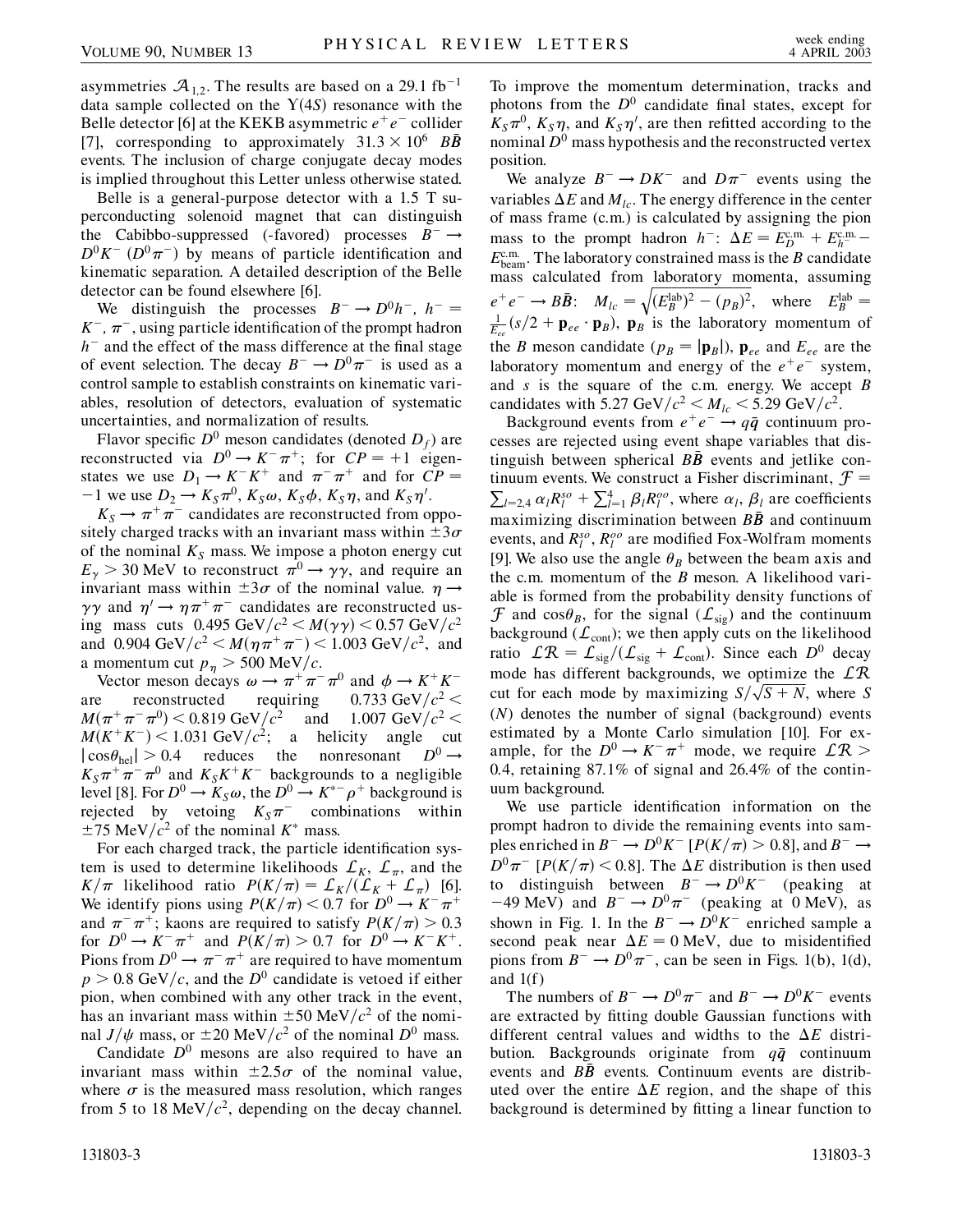

FIG. 1.  $\Delta E$  distributions for  $B^- \to D^0 \pi^- / K^-$  candidates and fit results: (a)  $B^- \to D_f \pi^-$ , (b)  $B^- \to D_f K^-$ , (c)  $B^- \to D_1 \pi^-$ , (d)  $B^- \to D_1 K^-$ , (e)  $B^- \to D_2 \pi^-$ , and (f)  $B^- \to D_2 K^-$ , where in each case the pion mass is assigned to the prompt  $\pi^{-}/K^{-}$ . Dotted (dashed) lines show the distributions of  $DK(D\pi)$  signals. The shaded plot shows the continuum background and the remaining component from  $B\bar{B}$  background is estimated and fitted by Monte Carlo simulation. In the *DK* plots, the dashed curves show the  $D^0\pi$  feed-across.

the  $\Delta E$  distribution in the  $M_{lc}$  sideband region  $(5.20 \text{ GeV}/c^2 < M_{lc} < 5.26 \text{ GeV}/c^2)$ . *BB* backgrounds, such as  $B^- \to D^0 \rho^-$  and  $B^- \to D^* \pi^-$  processes, are mostly seen at negative values of  $\Delta E$ ; MC simulations are used to obtain the shape of their distribution.

In the fits to the  $B^- \to D^0 \pi^-$  enriched  $\Delta E$  distribution, the signal peak position and width, and the normalization of continuum and  $B\bar{B}$  backgrounds are free parameters. In the fits to the  $B^- \rightarrow D^0 K^-$  enriched sample, we calibrate the shape parameters of the  $B^- \rightarrow D^0 K^-$  double Gaussian using the  $B^- \to D^0 \pi^-$  data, following the procedure described in [4]: the  $B^- \rightarrow D^0 \pi^-$  distribution is fitted using a kaon mass hypothesis for the prompt pion, and the relative peak position is then reversed with respect to the origin. This accounts for the kinematical shifts and smearing of the  $\Delta E$  peaks caused by the incorrect mass assignment. The shape parameters for the feed-across from  $B^- \to D^0 \pi^-$  are fixed using the fit results of the  $B^- \rightarrow D^0 \pi^-$  enriched sample.

The fit results are shown as solid curves in Fig. 1. The statistical significance of both  $D_1 K^-$  and  $D_2 K^-$  signals, defined as  $\sqrt{-2 \ln(L_0/L_{\text{max}})}$ , is over 5.0 $\sigma$ . ( $L_{\text{max}}$  is the maximum likelihood in the  $\Delta E$  fit and  $\mathcal{L}_0$  is the likelihood when the signal yield is constrained to be zero.) The results are summarized in Table I.

The ratio of branching fractions is determined using

$$
R = \frac{N(B^- \to D^0 K^-)}{N(B^- \to D^0 \pi^-)} \times \frac{\eta(B^- \to D^0 \pi^-)}{\eta(B^- \to D^0 K^-)} \times \frac{\epsilon(\pi)}{\epsilon(K)}, \quad (2)
$$

where *N* is the number of events obtained,  $\eta$  is the signal detection efficiency, and  $\epsilon$  is the prompt hadron identification efficiency. The signal detection efficiencies are determined from MC simulation:  $\eta(B^- \to D^0 K^-)$  is approximately 5% lower than  $\eta(B^- \to D^0 \pi^-)$  due to kaon decays in flight. Particle identification efficiencies  $\epsilon(K)$ ,  $\epsilon(\pi)$  are determined from a kinematically selected sample of  $D^{*+} \to D^0 \pi^+$ ,  $D^0 \to K^- \pi^+$  decays, using tracks in the same c.m. momentum  $(p^{c.m.})$  and polar angle regions as prompt hadrons from  $B^- \rightarrow Dh^-$  decay  $(2.1 \text{ GeV}/c < p^{\text{c.m.}} < 2.5 \text{ GeV}/c)$ . For  $P(K/\pi) > 0.8$ , we find  $\epsilon(K) = 0.778 \pm 0.005$  with a pion misidentification rate of  $0.024 \pm 0.002$ ;  $P(K/\pi) < 0.8$  gives a pion identification efficiency  $\epsilon(\pi) = 0.972 \pm 0.007$ .

Since the kinematics of the  $B^- \rightarrow D^0 K^-$  and  $B^- \rightarrow$  $D^0\pi^-$  processes are similar, the systematic uncertainties from detection efficiencies cancel in the ratios of

TABLE I. Results of fits for the  $D^0\pi^-$  and  $D^0K^-$  decay modes. The event yields, the feed-across from  $D^0\pi^-$  to the  $D^0K^-$  signal region, statistical significance of  $D^0 K^-$  signals, efficiencies, and branching fraction ratios ( $R$ ) are given. Efficiencies are determined by weighting according to the measured subcomponents  $[\eta = \sum_i \eta_i \mathcal{B}(D^0 \to X_i)]$ . The results with the dominant decay mode of  $D_{1,2}$  are also shown in parentheses.

|                               | $B^- \rightarrow D^0 K^-$ | $B^- \rightarrow D^0 \pi^-$ | Stat. | $B^- \rightarrow D^0 \pi^-$ | Efficiency $(\%)$             | Branching fraction ratio    |
|-------------------------------|---------------------------|-----------------------------|-------|-----------------------------|-------------------------------|-----------------------------|
|                               | events                    | feed-across                 | sig.  | events                      | $\eta(D^0\pi^-)/\eta(D^0K^-)$ | R                           |
| $B^- \rightarrow D_f h^-$     | $161.7 \pm 14.5$          | $51.3 \pm 9.7$              | 16.9  | $2245.1 \pm 51.0$           | 1.703/1.639                   | $0.094 \pm 0.009 \pm 0.007$ |
| $B^- \rightarrow D_1 h^-$     | $22.9 \pm 6.1$            | $9.6 \pm 4.4$               | 5.1   | $240.1 \pm 16.7$            | 0.173/0.165                   | $0.125 \pm 0.036 \pm 0.010$ |
| $(D_1 \rightarrow K^- K^+)$   | $(18.9 \pm 5.2)$          | $(9.0 \pm 3.7)$             |       | $(202.0 \pm 14.8)$          | (0.142/0.136)                 | $(0.122 \pm 0.035)$         |
| $B^- \rightarrow D_2 h^-$     | $26.1 \pm 6.5$            | $4.9 \pm 4.1$               | 5.5   | $290.6 \pm 19.1$            | 0.184/0.173                   | $0.119 \pm 0.028 \pm 0.006$ |
| $(D_2 \rightarrow K_S \pi^0)$ | $(14.8 \pm 4.7)$          | $(1.0 \pm 2.2)$             |       | $(171.5 \pm 13.9)$          | (0.119/0.113)                 | $(0.114 \pm 0.037)$         |